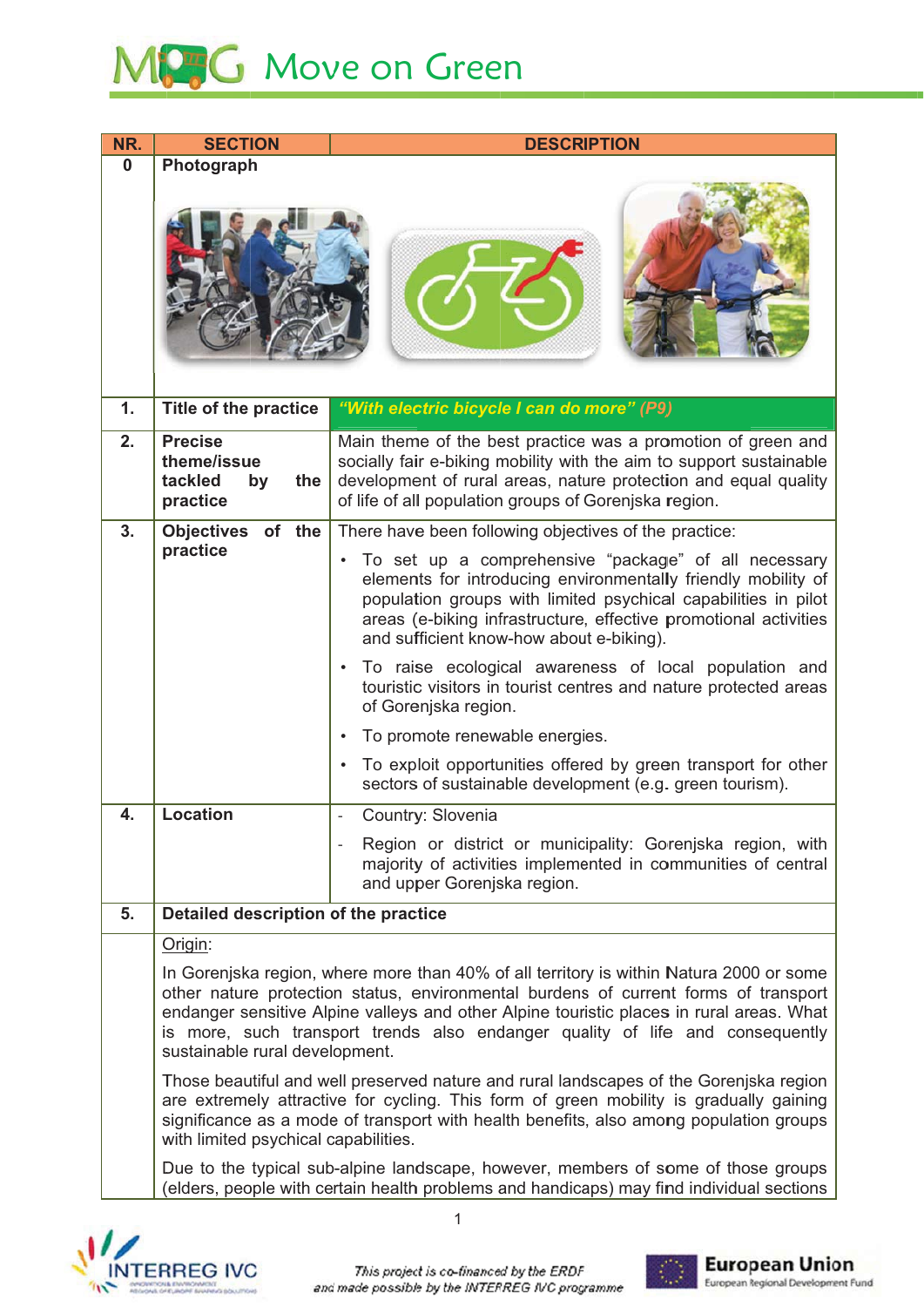**G** Move on Green

of cycling routes in the Gorenjska region overly demanding for traditional cycling. Consequently, these people tend to set out on trips in the nature protected areas by car, thus depriving themselves of a significant part of leisure and recreation activities

Rapidly technical development and growth in number of electric vehicles, both big (cars) and small ones (bikes, scooters), has brought new opportunities to introduce "green" transport in these nature sensitive areas. Electric bikes offer a solution for a difficult terrain across Gorenjska region as they facilitate a combination of traditional cycling and electrically powered cycling. Electric bikes, which have little environmental impact, enable also physically less capable users to set out on more demanding and longer cycling tours, and enjoy a recreational activity in a green environment.

Timescale: 2011-2012

Bodies involved/implementation:

Project was selected at the 2011 call of Local Action Group (LAG) "Gorenjska košarica" within the LEADER axis of the Rural development programme 2007-2013 and was cofunded by The European Agricultural Fund for Rural Development.

Following private and public bodies were partners in the preparation and implementation of the project:

- Tourism Bohinj d.d. Lead partner
- Municipality of Preddyor Partner
- Regional Union of Pensioner Associations of the Goreniska Partner
- Centre for Sustainable Rural Development Kranj External project coordinator

## Process and detailed content of the practice:

Project was implemented to promote electro cycling as an environmentally friendly and socially fair recreational activity and mobility mode for all population groups. Furthermore, it was aimed to promote other sustainable development opportunities connected to green mobility, e.g. eco-tourism in Natura 2000...

To achieve all these goals, we designed a user-oriented programme of an e-biking in the countryside of the Goreniska region and within this pilot project purchased electric bikes with the relevant equipment for 2 selected pilot info points.

As a part of project also a set of promotional, information and educational activities concerning e-cycling was prepared and implemented to raise motivation and awareness on positive consequences that sustainable transport brings for the nature, as well as for the quality of life.

Project had 2 phases, both very important:

## **Project preparation phase:**

- Development of the project idea and formation of the partnership.
- Search for the funding for the project realization, which ended by successful application to the LAG 2011 call.



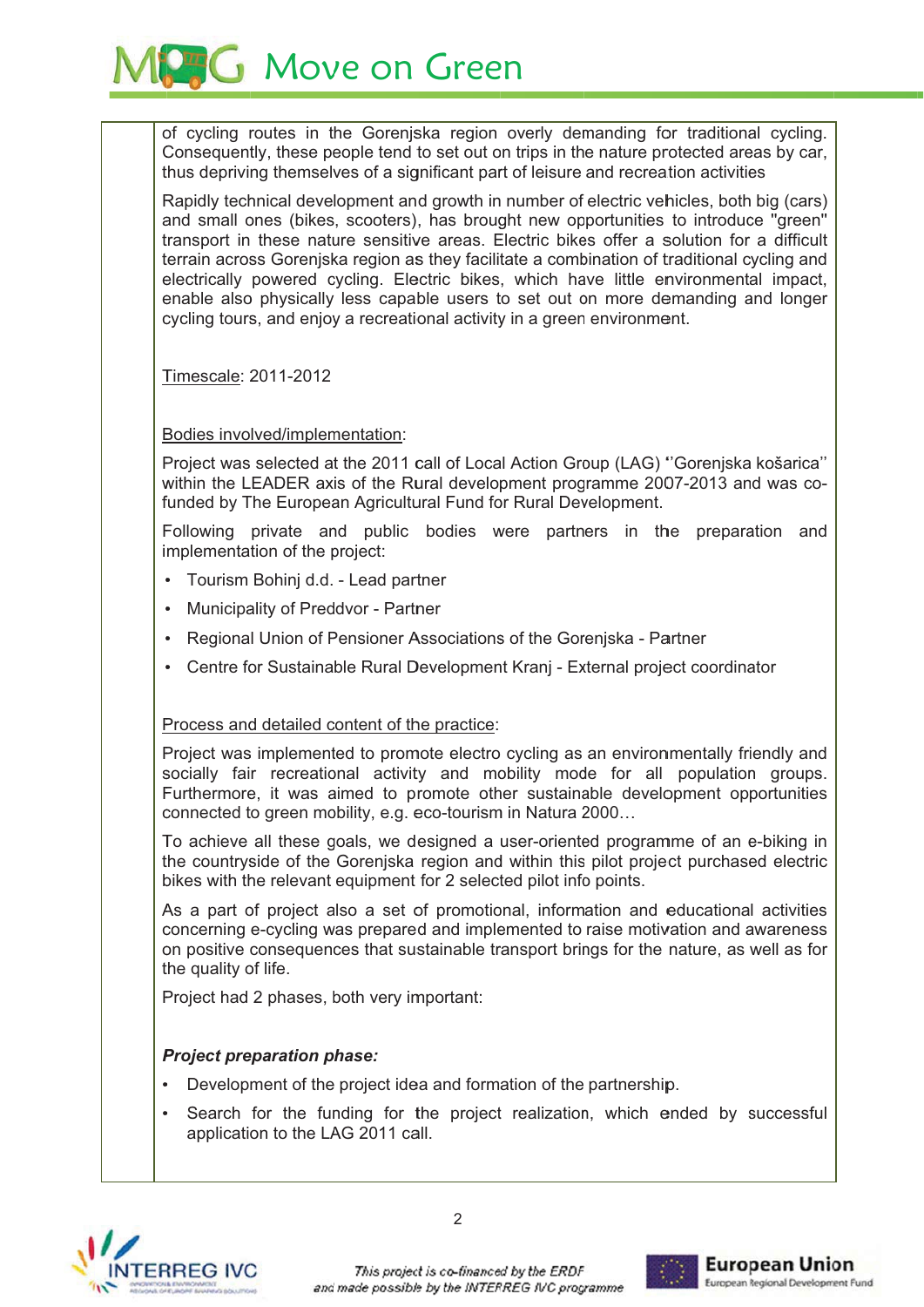## **MPC** Move on Green

|    | <b>Project implementation phase:</b>                                                                                                                                                                                                                                                                                                                                                                                                                                                                                                                                                                                                                                                                                                   |  |  |
|----|----------------------------------------------------------------------------------------------------------------------------------------------------------------------------------------------------------------------------------------------------------------------------------------------------------------------------------------------------------------------------------------------------------------------------------------------------------------------------------------------------------------------------------------------------------------------------------------------------------------------------------------------------------------------------------------------------------------------------------------|--|--|
|    | Defining 5 circular e-Bikes routes around the countryside of Gorenjska region.                                                                                                                                                                                                                                                                                                                                                                                                                                                                                                                                                                                                                                                         |  |  |
|    | Establishment of 2 info points for green e-bike trips in Preddor and Bohinj, and<br>purchase 12 electric bicycles (6 for each of info points).                                                                                                                                                                                                                                                                                                                                                                                                                                                                                                                                                                                         |  |  |
|    | Implementation of promotional brochure for e-biking in rural areas of Gorenjska in 3<br>$\bullet$<br>languages (Slovene, English, German).                                                                                                                                                                                                                                                                                                                                                                                                                                                                                                                                                                                             |  |  |
|    | Organizing meetings/workshops with local development actors and members of<br>$\bullet$<br>target groups to present them e-biking and all new opportunities for recreation and<br>tourism development.                                                                                                                                                                                                                                                                                                                                                                                                                                                                                                                                 |  |  |
|    | Preparing articles on the project and electro mobility for web-sites of project and<br>local partners.                                                                                                                                                                                                                                                                                                                                                                                                                                                                                                                                                                                                                                 |  |  |
|    | Creating maps of Circular Cycle Routs in the countryside of Gorenjska (5 maps)                                                                                                                                                                                                                                                                                                                                                                                                                                                                                                                                                                                                                                                         |  |  |
|    | Equipping all tourist information centers within participating municipalities with all<br>necessary information about e-biking (trough article and all results available on their<br>web-site, trough brochures available in those centers, by training employees of these<br>centers).                                                                                                                                                                                                                                                                                                                                                                                                                                                |  |  |
|    | Legal framework:                                                                                                                                                                                                                                                                                                                                                                                                                                                                                                                                                                                                                                                                                                                       |  |  |
|    | The project was implemented in accordance with the requirements of Local Action<br>Group (LAG) Gorenjska Košarica within the LEADER axis of the Rural development<br>Programme 2007-2013 (European Agricultural Fund for Rural Development).<br><b>Financial framework:</b><br>Total value of the project was 29.200,00 EUR, out of which 60% of eligible costs (VAT<br>excluded) were funded by LEADER, while 40% by project partners.                                                                                                                                                                                                                                                                                                |  |  |
|    |                                                                                                                                                                                                                                                                                                                                                                                                                                                                                                                                                                                                                                                                                                                                        |  |  |
|    |                                                                                                                                                                                                                                                                                                                                                                                                                                                                                                                                                                                                                                                                                                                                        |  |  |
|    | Use degree (%): users/total population:                                                                                                                                                                                                                                                                                                                                                                                                                                                                                                                                                                                                                                                                                                |  |  |
|    | This best practice was a pilot project and was meant to give useful and comprehensive<br>experiences, results and motives for further wider spread of e-bike mobility to other<br>communities in Gorenjska region and in Slovenia. Therefore degree of usage is still low<br>comparing to total population of the region. But taking into the account increasing share<br>of elders in the region, nature protection awareness and care for healthy life-style on<br>one, and very positive respond of other communities in the region on the other hand, we<br>can aspect rapid extension throughout the region. In fact, a number of additional<br>touristic information centers have bought e-bikes since the project has finished. |  |  |
|    | Such project also means that Gorenjska region is more and more prepared and<br>equipped for a forecasted massive production and use of electric vehicles in following<br>years, and a could become a "electric mobility friendly region".                                                                                                                                                                                                                                                                                                                                                                                                                                                                                              |  |  |
| 6. | <b>Evaluation</b>                                                                                                                                                                                                                                                                                                                                                                                                                                                                                                                                                                                                                                                                                                                      |  |  |
|    | Possible demonstrated results (through indicators):                                                                                                                                                                                                                                                                                                                                                                                                                                                                                                                                                                                                                                                                                    |  |  |
|    | Project reached all the results planned in the preparation phase:                                                                                                                                                                                                                                                                                                                                                                                                                                                                                                                                                                                                                                                                      |  |  |
|    | The establishment of 2 marked info points for green e-trips in the countryside<br>(Preddvor, Bohinj).                                                                                                                                                                                                                                                                                                                                                                                                                                                                                                                                                                                                                                  |  |  |
|    | Purchase of 12 electric bicycles which enables regular implementation of e-bikes                                                                                                                                                                                                                                                                                                                                                                                                                                                                                                                                                                                                                                                       |  |  |



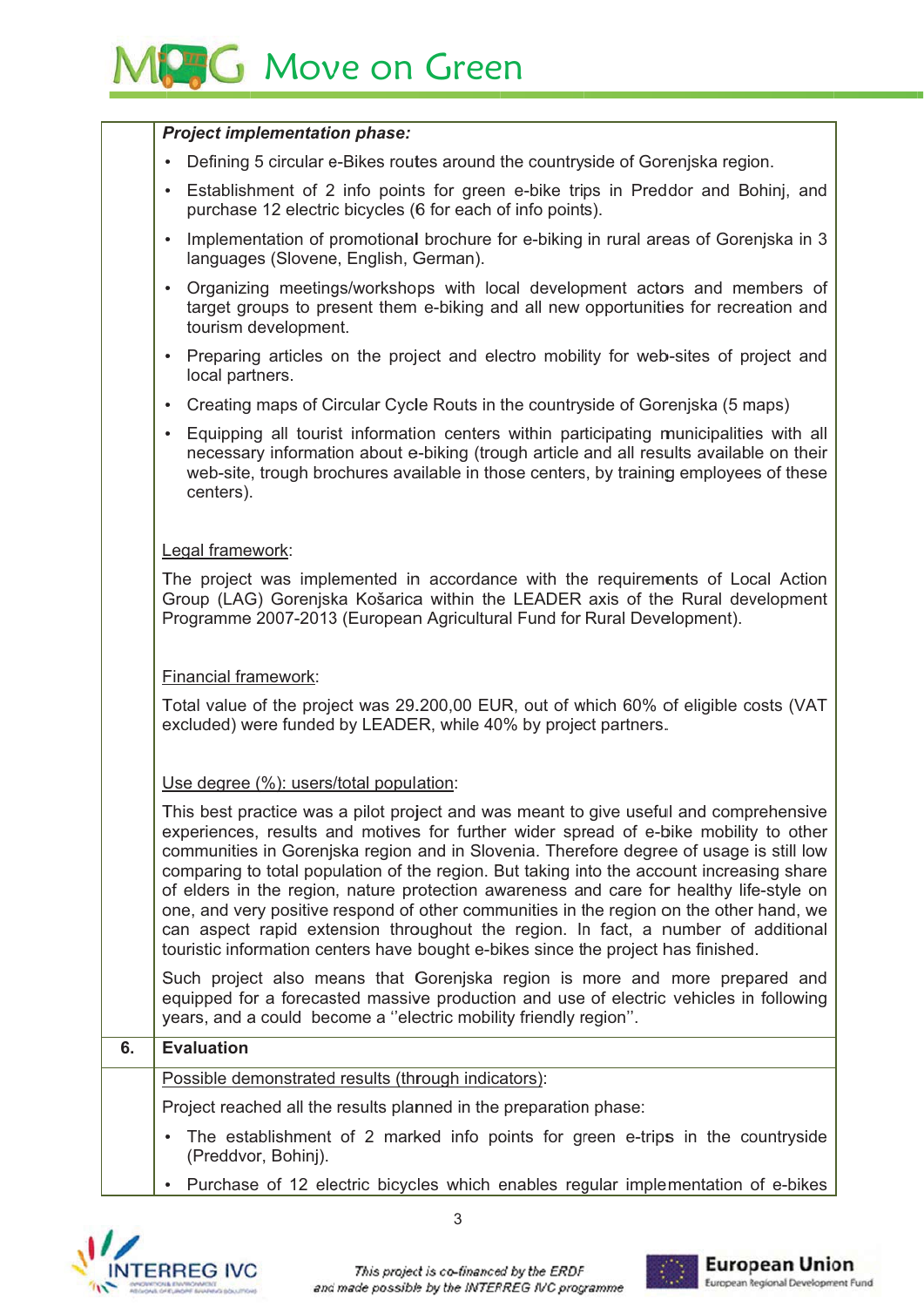

|    | trips designed within the project.                                                                                                                                                                                                                                                                                                                                                     |  |  |
|----|----------------------------------------------------------------------------------------------------------------------------------------------------------------------------------------------------------------------------------------------------------------------------------------------------------------------------------------------------------------------------------------|--|--|
|    | Creation of 1 overall program for active green trips by e-bikes around the<br>$\bullet$<br>countryside in Gorenjska.                                                                                                                                                                                                                                                                   |  |  |
|    | 5 new Circular Cycle Routes for e-biking.<br>$\bullet$                                                                                                                                                                                                                                                                                                                                 |  |  |
|    | 5 maps of Gorenjska green trips with e-bikes.<br>$\bullet$                                                                                                                                                                                                                                                                                                                             |  |  |
|    | 2000 copies of promotional brochure in Slovene, 1000 copies in English and 1000<br>$\bullet$<br>copies in German.                                                                                                                                                                                                                                                                      |  |  |
|    | 2 meetings/workshops with local people and development actors to present them e-<br>$\bullet$<br>biking and new opportunities offered by e-bikes.                                                                                                                                                                                                                                      |  |  |
|    | Over 15 articles in TV, radio, electronic and printing media about e-biking and new<br>$\bullet$<br>opportunities offered by e-bikes for sustainable development and quality of life (eg.<br>recreation, travelling) for all generations.                                                                                                                                              |  |  |
|    | Project was well accepted within all included communities and touristic actors, as well<br>as among expert public and media. Preparation and implementation of all project<br>activities ran without obstacles and in the planned time frame.                                                                                                                                          |  |  |
|    | Possible success factors:                                                                                                                                                                                                                                                                                                                                                              |  |  |
|    | Competences of the project partners which covered all different areas included in the<br>$\bullet$<br>project (project management, social issue of pensioners, tourism development and<br>promotion ).                                                                                                                                                                                 |  |  |
|    | Efficient cooperation among partners based on mutually shared motivation and<br>$\bullet$<br>goals, as well as on previous cooperation.                                                                                                                                                                                                                                                |  |  |
|    | Well-designed project with clear division of tasks and responsibilities, with clear<br>$\bullet$<br>purpose of every activity for overall project, while all activities were mutually<br>supportive.                                                                                                                                                                                   |  |  |
|    | Good cooperation with local communities involved in obtaining different permissions,<br>$\bullet$<br>documentations, information for implementation of activities. Communities also<br>provided necessary co-financing.                                                                                                                                                                |  |  |
|    | Innovative approach of the project helped to gain it a high media attention.<br>٠                                                                                                                                                                                                                                                                                                      |  |  |
|    | Difficulties encountered:                                                                                                                                                                                                                                                                                                                                                              |  |  |
|    | All project activities were carried out without any major difficulties.                                                                                                                                                                                                                                                                                                                |  |  |
|    |                                                                                                                                                                                                                                                                                                                                                                                        |  |  |
| 7. | Lessons learnt from the practice                                                                                                                                                                                                                                                                                                                                                       |  |  |
|    | It was very important that all partners involved were enthusiastic, highly competent in                                                                                                                                                                                                                                                                                                |  |  |
|    | their own field of work (technicians, marketing experts, coordinators of activities etc.)<br>and relevant for their part of activities. In such way all important issues were addressed,<br>and significant number of target groups' members was involved either by taking part or<br>by being informed about the activities.                                                          |  |  |
|    | Healthy life-style is a very strong promotional element, which can increase people's<br>interest for such issues as green mobility which is usually considered primary as<br>environmentally very important. It is very important to show and prove to each individual<br>that protection nature/environment can also be directly beneficial for him/her (more<br>healthy, more fit ). |  |  |
|    | E-bikes are often still considered as toys, so special attention was paid to underline their                                                                                                                                                                                                                                                                                           |  |  |



 $\overline{4}$